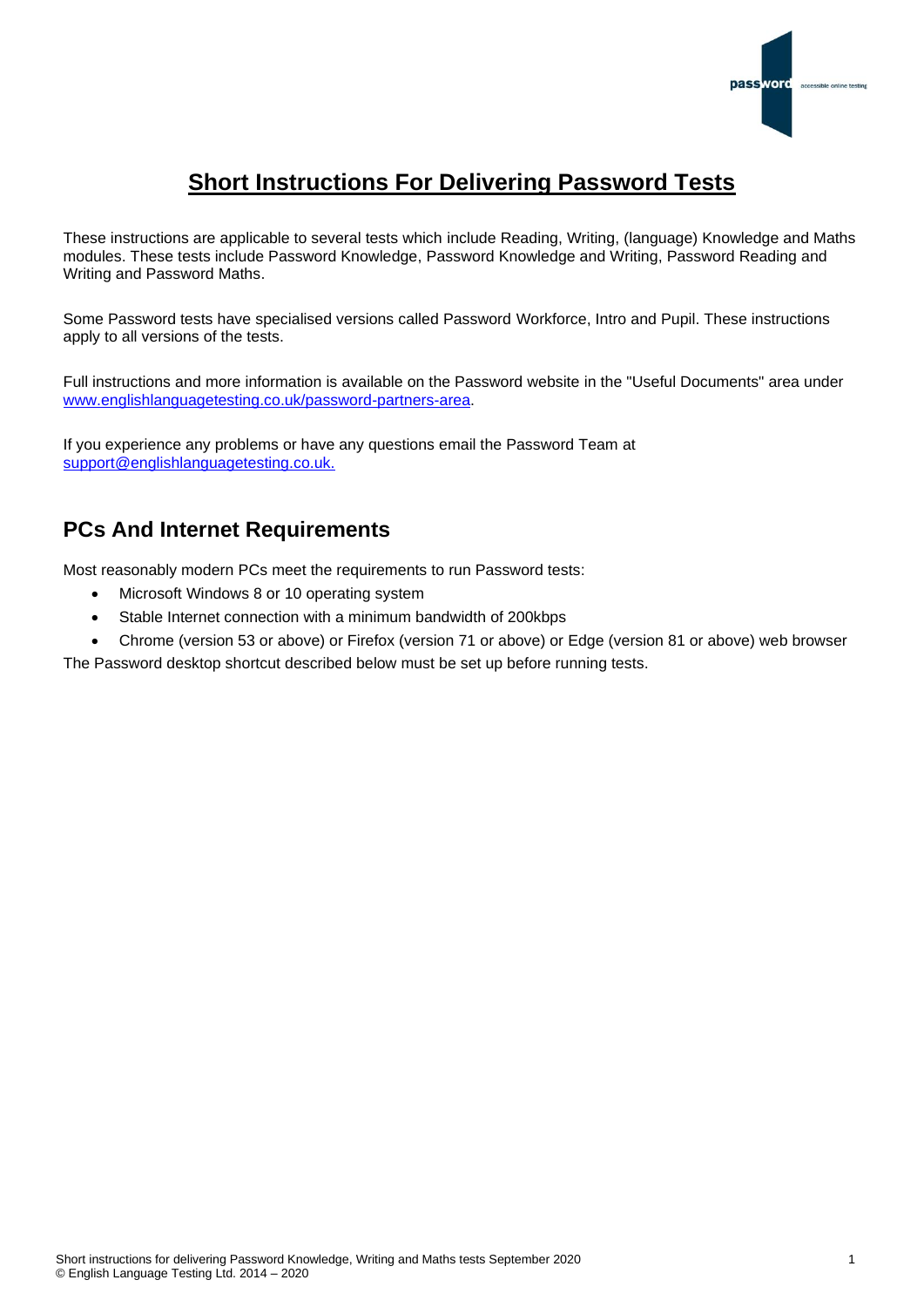

### **Setting up the Desktop Shortcut**

#### It is very important to set up and check each PC:

- Close down all programmes and browsers
- Right click on your desktop, select "New" then select "Shortcut"
- Copy and paste one of the following texts into "Type the location of the item" exactly, including the " speech marks
- Browsers can be installed in several locations, those below are the most common, if the first one fails with a "cannot be found" message, try the second, if that fails contact your IT support or the Password Support Team

#### for Chrome

"C:\Program Files\Google\Chrome\Application\chrome.exe" --kiosk https://passwordplatform.englishlanguagetesting.co.uk "C:\Program Files (x86)\Google\Chrome\Application\chrome.exe" --kiosk https://passwordplatform.englishlanguagetesting.co.uk

#### for Firefox

"C:\Program Files\Mozilla Firefox\firefox.exe" --kiosk https://passwordplatform.englishlanguagetesting.co.uk "C:\Program Files (x86)\Mozilla Firefox\firefox.exe" --kiosk https://passwordplatform.englishlanguagetesting.co.uk

#### for Edge

"C:\Program Files\Microsoft\Edge\Application\msedge.exe" --kiosk https://passwordplatform.englishlanguagetesting.co.uk "C:\Program Files (x86)\Microsoft\Edge\Application\msedge.exe" --kiosk https://passwordplatform.englishlanguagetesting.co.uk

- Click on "Next"
- In "Type a name for this shortcut" enter "Password Platform"
- Click on "Finish"

The desktop shortcut is now set up.

### **Running Password Tests**

To run a Password test:

- Close all browsers, programmes and software running on the PC
- Double click on the desktop shortcut, the Password login page will appear filling the entire screen
- Enter an unused Password login and password you have been sent and click on "login" on the bottom right hand side of the screen
- Click on "start" and "continue" until the candidate details entry page appears and the test is ready to take
- At the end of the test be sure to click on the "finish" button to save all the answers
- Press the "Alt" + "F4" keys together on the keyboard to exit the browser